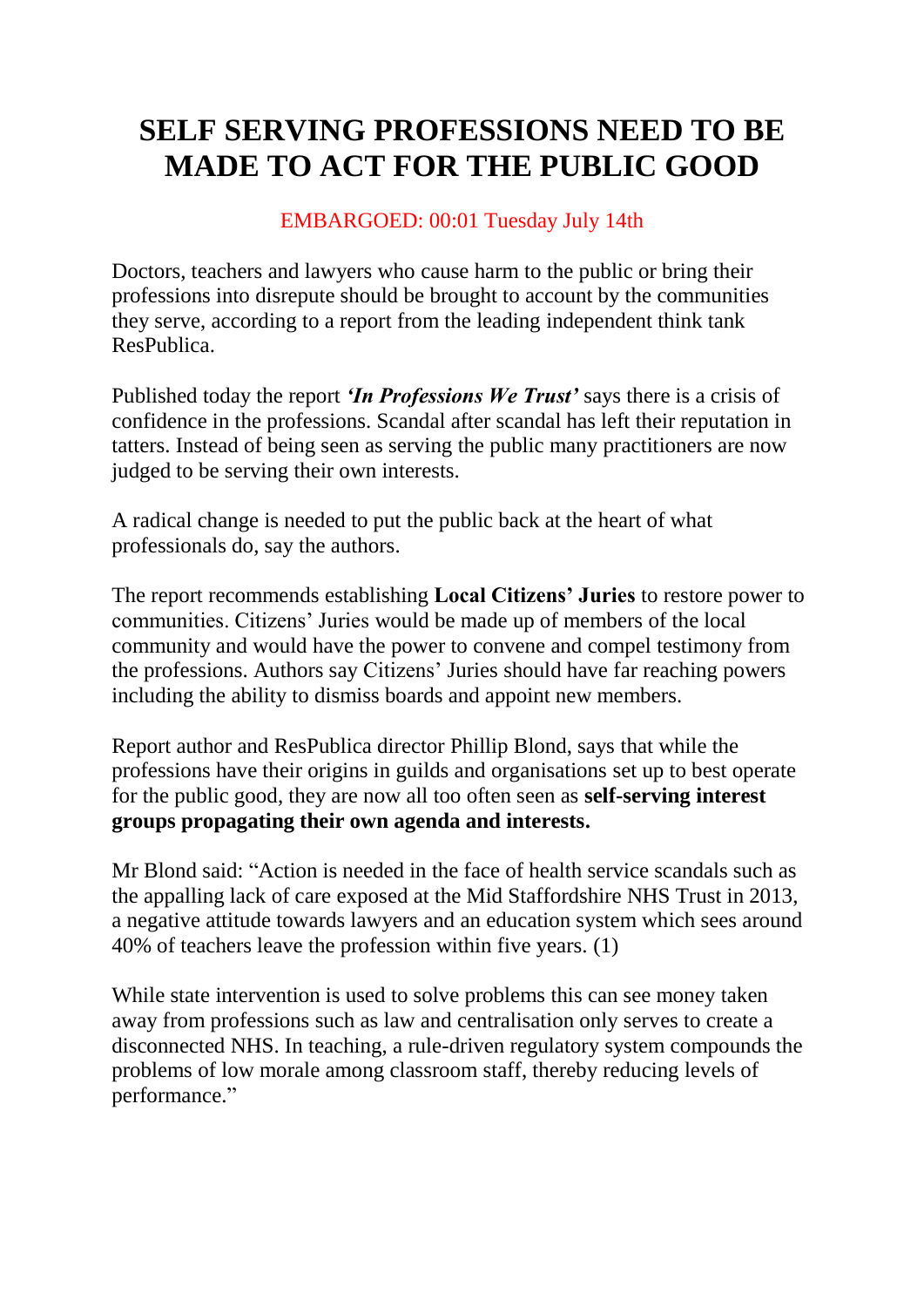To improve standards in teaching the report recommends appointing **Queen's Scholars'** in secondary schools**.** Queen's Scholars' would bring the latest thinking into secondary schools raising the levels of attainment and merging the dividing line between secondary education and university. These Scholars would be graduates studying for PhDs and they would spend a year in secondary schools.

The report says every NHS patient must have the **'right to holistic care'**, a system to ensure they are not passed back and forth between services. A 'relationship holder', either a doctor or a nurse, should be appointed to oversee their care. ResPublica calls on the health service regulator Monitor to uphold this 'right to holistic care.'

## **External suppliers should be allowed to compete to supply this wrap around care if the NHS can't provide it.**

For the law profession *'In Professions We Trust'* says lawyers should be made to **swear an oath** making a public commitment to act ethically and for the common good.

The report also outlines a rewards system where doctors, teachers and lawyers who embody the ideals of their professions are lauded. These people would be **'Ambassadors'** for best practice in their professions. The report says rather than creating more rules and regulations all three professions must move towards rewarding virtuous character in those exemplifying the best of their professions.

Other recommendations are:

### *For the Medical Profession:*

\***'Stop the Line'**: Implement a system whereby any health service employee can stop a process that harms the fundamental mission of a hospital. \***Cross-disciplinary teams to oversee care**: Regular meetings with all professionals concerned with patient care to ensure an integrated and holistic service is provided.

# *For the Teaching Profession:*

\***'Local School Support Zones'**: Establish a system where successful schools are linked to poorly performing schools to elevate standards. \***University Schools**: Develop partnerships between schools and local universities to create hubs of educational excellence.